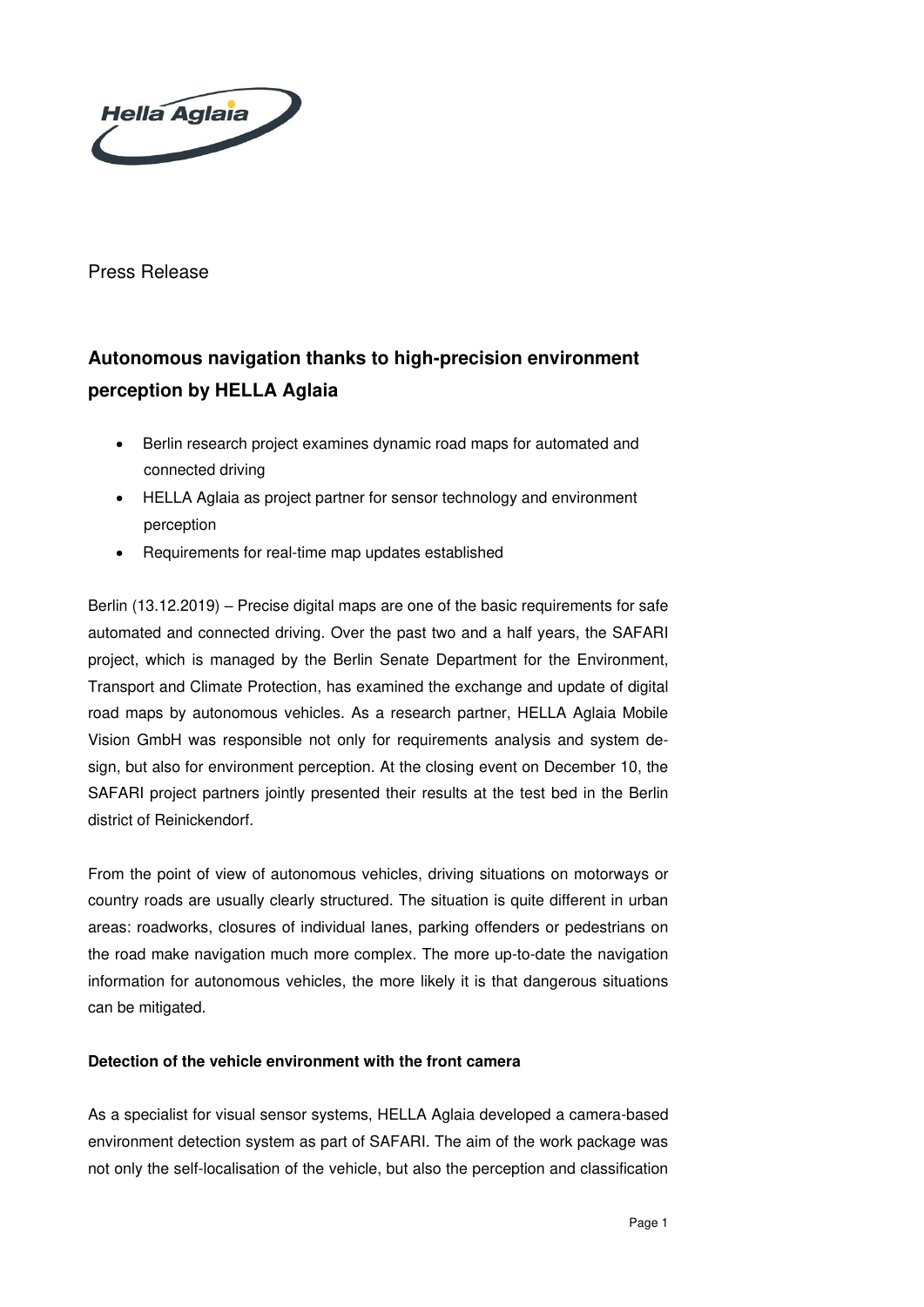of its surroundings so that this information can be fed into a dynamic road map to be used by other road users as well. If vehicles are travelling autonomously, the comparison of information from map material and imaging sensors provides the basis for navigation. As in series-proven driver assistance systems, complex algorithms first evaluate the images from the front camera and detect, for example, vehicles, people, traffic lights or road markings. In addition to this information, which is relevant for driving manoeuvres, the own GPS-determined position within the map is defined in more detail by the recognition of local orientation points such as manhole covers or known road signs.

### **Development of free space detection in urban traffic**

In addition, HELLA Aglaia developed a free space detection module for SAFARI that detects the navigable areas around the vehicle and thus allows to draw conclusions about available parking spaces, parking offenders or road works. The collected information on localisation and vehicle environment was transmitted to the map administration in real time via a wireless interface. For the functional test, HELLA Aglaia specially equipped a test vehicle with camera technology ready for series production. Around 16 kilometres of main and secondary roads were available on the Digital Testbed Urban Traffic in the north of Berlin. As part of a continuation of the project, it is planned to prepare the acquired data in a process-oriented way. Summarised statistical findings could, for example, provide information in urban management about the parking spaces required or critical traffic junctions.

## **About SAFARI**

The SAFARI project is funded by the Federal Ministry of Transport and Digital Infrastructure (BMVI) within the framework of the funding guidelines "Automated and connected driving on digital test beds in Germany". Further information on the project and the companies involved is available online at [www.testfeld-berlin.de](http://www.testfeld-berlin.de/)

**HELLA Aglaia Mobile Vision GmbH** is a full subsidiary of HELLA GmbH & Co. KGaA and is one of the leading global developers of intelligent visual sensor systems. The result of many years of experience, our expertise in mono- and stereo-camera systems, image processing and software programming makes possible the development of innovative industrial solutions and highly effective products for driver-assistance systems, electromobility and people counting. Many of our products set international standards and open completely new application possibilities and future opportunities.

Contact: Antje Geyer

Head of Marketing & Communication